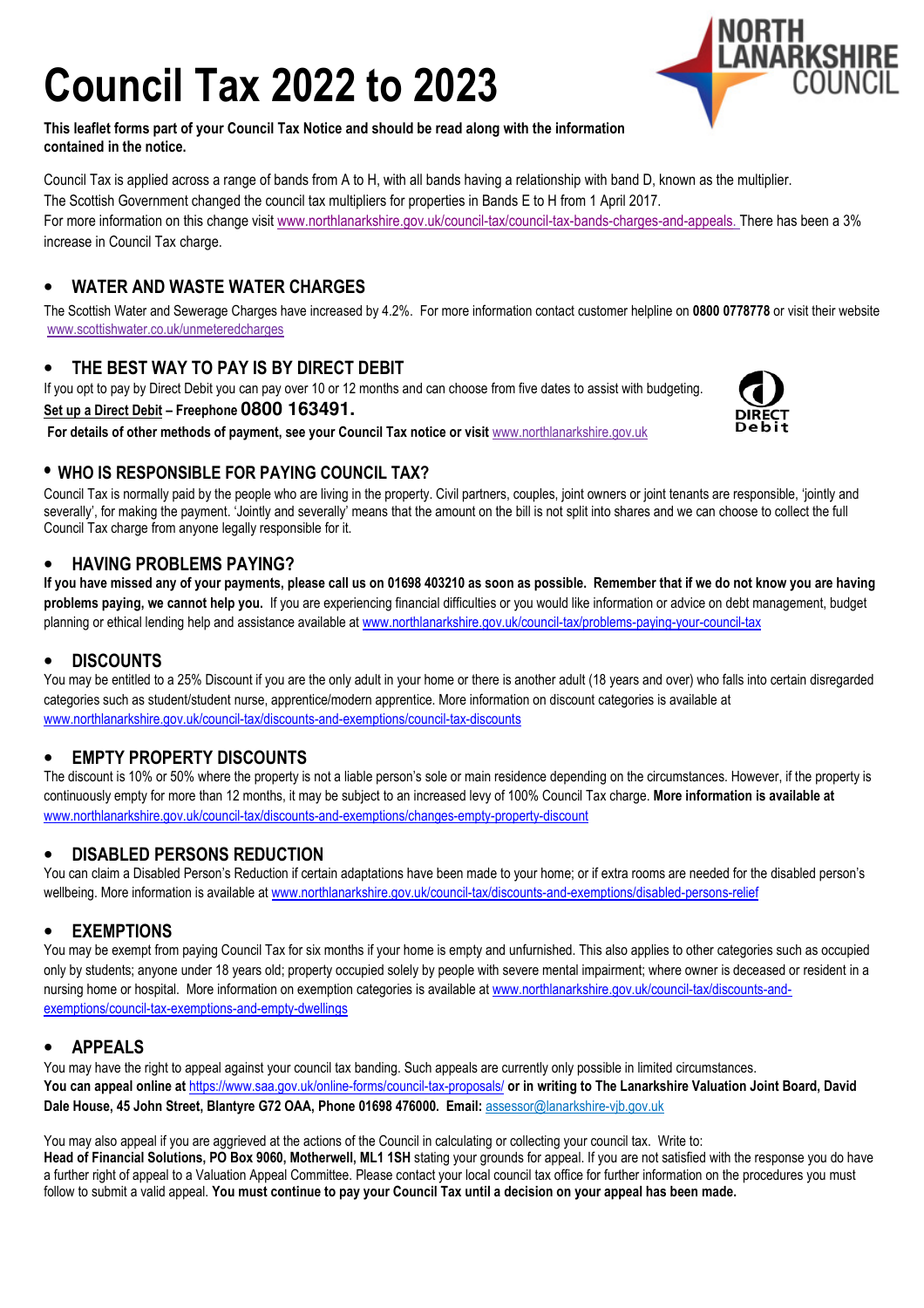# • AUDIT SCOTLAND NATIONAL FRAUD INITIATIVE

North Lanarkshire Council is participating in the Audit Scotland National Fraud Initiative, a data matching exercise which involves sharing data between public and private sector bodies to prevent and detect fraud. Further information is available at National Fraud Initiative (NFI) | North Lanarkshire Council or the Audit Scotland's website (www.audit-scotland.gov.uk). For more information on how we process your data visit http://www.northlanarkshire.gov.uk/privacy

#### • COUNCIL TAX REDUCTION (CTR)

If you are a low earner, a pensioner, or on benefits, and are responsible for paying Council Tax, you may be entitled to claim CTR of up to 100%. CTR will not cover Scottish Water's charges. You can complete an application online at www.northlanarkshire.gov.uk/benefits-and-money/housingbenefits/calculate-and-claim-housing-benefit-and-council-tax-reduction.

#### If you wish to appeal your CTR assessment write to: Head of Financial Solutions, PO Box 9060, Motherwell, ML1 1SH

If you are still dissatisfied with your decision you can seek an independent ruling from the Council Tax Reduction Panel who will conduct a further review. An application should be made directly to them by yourself or representative. Further Appeal Information is available via their website http://counciltaxreductionreview.scotland.gov.uk/ or by telephoning 0141 302 5840.

#### **SPENDING ON OUR SERVICES**

|                                                   | 2023-23 Net<br><b>Expenditure</b><br>£m | 2021-22 Net<br><b>Expenditure</b><br>£m | Change from<br>2021-22<br>£m | %      | <b>Band D Council</b><br><b>Tax Equivalent</b><br>£ |
|---------------------------------------------------|-----------------------------------------|-----------------------------------------|------------------------------|--------|-----------------------------------------------------|
|                                                   |                                         |                                         |                              |        |                                                     |
| <b>Chief Executive</b>                            | 76.1                                    | 64.9                                    | 11.2                         | 17.26% | 554                                                 |
| Enterprise & Communities                          | 176.1                                   | 164.7                                   | 11.4                         | 6.92%  | 1,281                                               |
| <b>Education &amp; Families</b>                   | 471.4                                   | 456.5                                   | 14.9                         | 3.26%  | 3,430                                               |
| <b>Adult Social Care</b>                          | 187.1                                   | 157.8                                   | 29.3                         | 18.57% | 1,361                                               |
| <b>Joint Boards</b>                               | 12.6                                    | 12.6                                    | 0.0                          | 0.00%  | 92                                                  |
| <b>Totals</b>                                     | 923.3                                   | 856.5                                   | 66.8                         | 7.80%  |                                                     |
| Financed by:-                                     |                                         |                                         |                              |        |                                                     |
| <b>Government Grants</b>                          | 647.2                                   | 597.9                                   |                              |        |                                                     |
| Non Domestic Rates                                | 112.0                                   | 106.3                                   |                              |        |                                                     |
| Use of Balances and Reserves                      | 6.0                                     | 0.0                                     |                              |        |                                                     |
| <b>Council Tax</b>                                | 158.1                                   | 152.3                                   |                              |        |                                                     |
| Band 'D' council tax 2022-23                      | 1,257.89                                |                                         |                              |        |                                                     |
| Band 'D' council tax 2021-22                      |                                         | 1,221.25                                |                              |        |                                                     |
| Scottish average band 'D' council tax for 2021-22 |                                         | 1,308.24                                |                              |        |                                                     |
| Council employees (full time equivalent)          |                                         |                                         |                              |        |                                                     |
| 2022-23                                           | 12,342                                  |                                         |                              |        |                                                     |
| 2021-22 estimate                                  |                                         | 11,753                                  |                              |        |                                                     |
| Increase/ (Decrease)                              | 589                                     |                                         |                              |        |                                                     |
|                                                   |                                         |                                         |                              |        |                                                     |

#### Comparison of council expenditure proposals per household with Government provisions

| Expenditure figures assumed by Government in Aggregate External Finance provisions (grant support) | £5.436 |
|----------------------------------------------------------------------------------------------------|--------|
| Proposed spending by council on comparable basis                                                   | £5.979 |